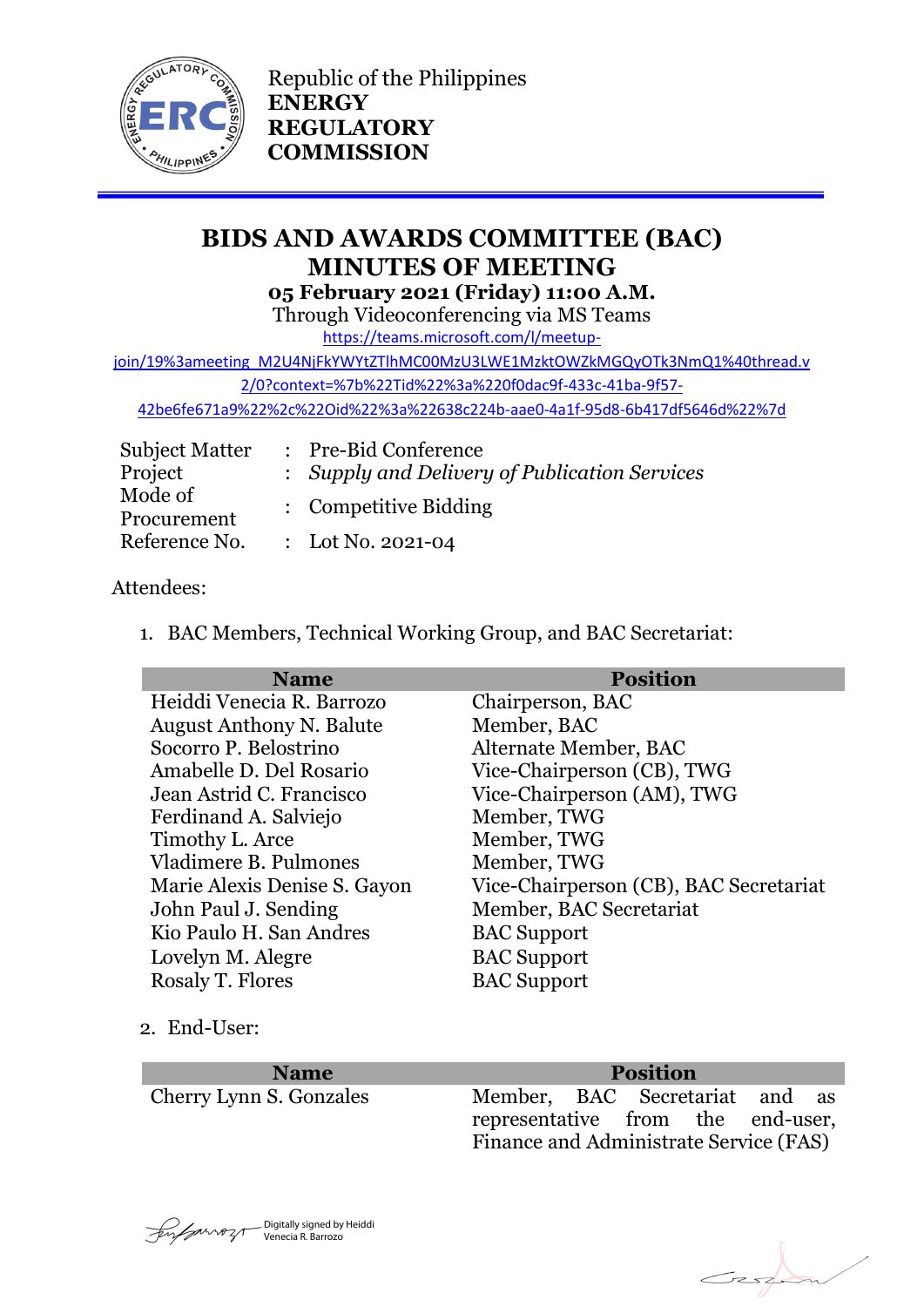3. Prospective Bidders:

| <b>Name</b>            | Company/Organization              |
|------------------------|-----------------------------------|
| <b>Blessie Good</b>    | <b>Business Mirror (Business)</b> |
| <b>Geraldine Datoy</b> | Daily Tribune (Tribune)           |

#### **I. Call to Order**

The Pre-Bid Conference for the *Procurement of Supply and Delivery of Publication Services,* with an Approved Budget for the Contract (ABC) of Two Million Five Hundred Thirty-Six Thousand Pesos (PhP2,536,000.00), was called to order at thirteen minutes past eleven o'clock in the afternoon (11:13 A.M.) through videoconferencing via MS Teams, with BAC Chairperson Heiddi Venecia R. Barrozo as the presiding officer.

### **II. Determination of Quorum**

The BAC Secretariat Vice-Chairperson, Atty. Marie Alexis Denise S. Gayon, confirmed the presence of a quorum with the attendance of BAC Chairperson Barrozo, BAC Member August Anthony N. Balute, and BAC Alternate Member Ms. Socorro P. Belostrino.

After having established the required quorum, the BAC Secretariat Vice-Chairperson likewise acknowledged the presence of the Technical Working Group (TWG), BAC Secretariat, support staff, as well as the representative from the end-user and the prospective bidders.

#### **III. Proceedings**

BAC Chairperson Barrozo asked BAC Secretariat Vice-Chairperson Gayon to show on screen the Terms of Reference (TOR) of the project and briefly went over the salient features thereof such as the a) project coverage, b) contract period, c) ABC, d) mode of procurement, f) qualifications, g) scope of work, h) manpower requirements i) support services, j) warranty, k) schedule and place of delivery and l) terms of payment.

# **IV. Question and Answers**

1. Ms. Geraldine Datoy from Daily Tribune sought clarification regarding the ABC since the TOR indicated Two Million Three Hundred Fifty-Six Thousand Pesos (PhP2,356,000.00) while the PBD mentioned Two Million Five Hundred Thirty-Six Thousand Pesos (PhP2,536,000.00).



 $C_z$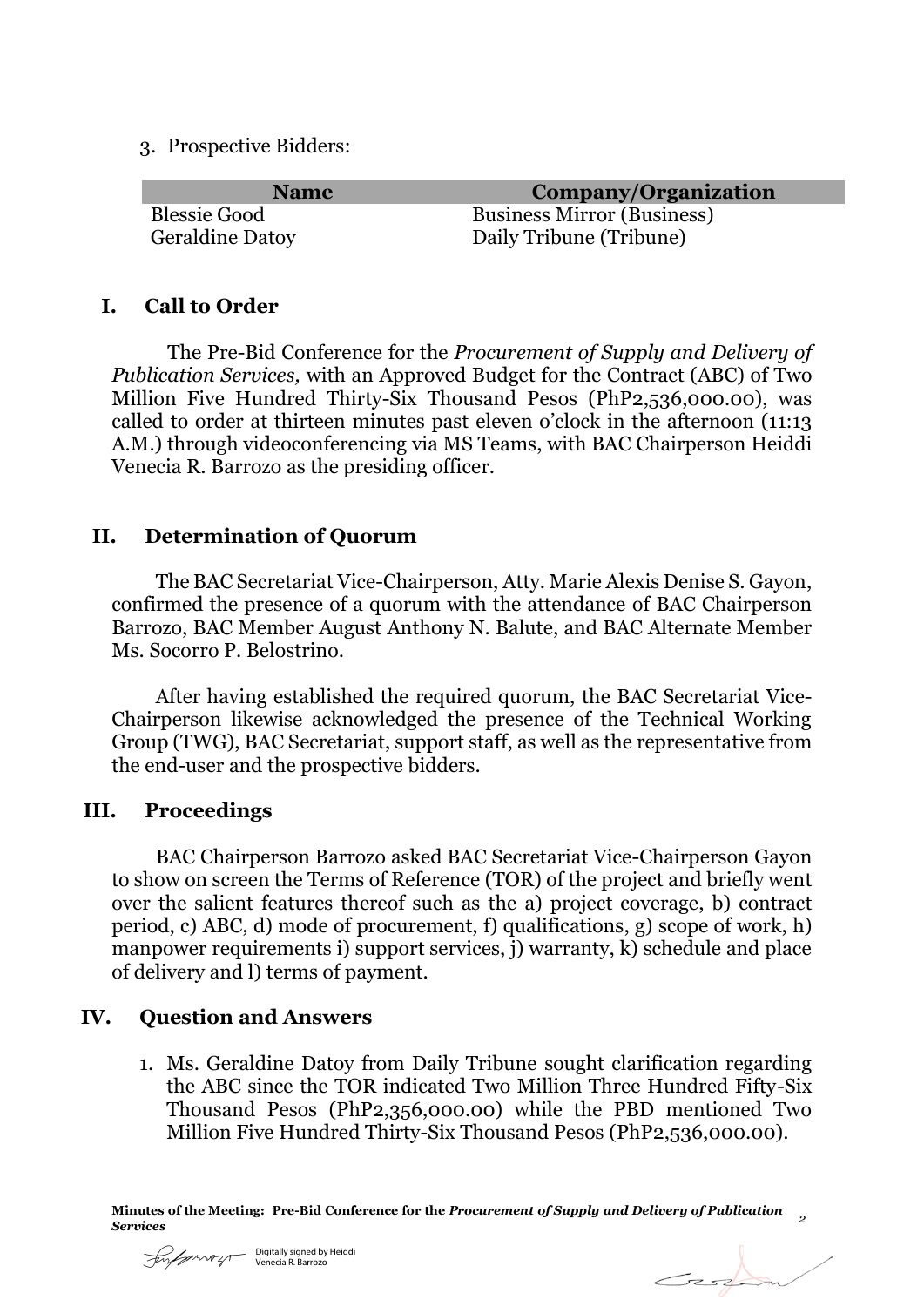- The BAC Chairperson clarified that the ABC for the subject procurement is Two Million Five Hundred Thirty-Six Thousand Pesos (PhP2,536,000.00), and manifested that the BAC will issue the necessary bid bulletin on the matter.
- 2. Ms. Blessie Good from Business Mirror asked regarding the Single Largest Completed Contract (SLCC) for the subject procurement. She also asked if they could submit certified true copies (CTC) of their financial statements since their originals were misplaced and that they are currently trying to locate the original copies. Lastly, she asked how they should go about the preparation of their statement of compliance to the Technical Specifications/TOR.
	- BAC Chairperson Barrozo answered that the SLCC is equivalent to at least fifty percent (50%) of the ABC.
	- She further clarified that while the BAC allows the submission of CTCs, the winning bidder is required to present the original copies of the documents for comparison during the Post-Qualification stage of the procurement.
	- The BAC Chairperson recommended that the bidders reproduce the TOR and place or indicate their compliance on all the relevant parts of the said TOR.

The BAC Chairperson reminded the prospective bidders about the following timeline: a) deadline for the submission of request for clarifications on 08 February 2021; b) deadline for the submission of bids on 19 February 2021 at twelve noon (12:00 P.M.); and c) bid opening on the same day at one o'clock in the afternoon (01:00 P.M.).

The BAC Chairperson requested the prospective bidders to bring the original copies of the documents during the opening of bids for comparison to expedite the process. She also reminded them to use the updated templates provided for by the GPPB which can be accessed through the latter's website and that the links are also indicated in the PBD. Lastly, she reminded the prospective bidders to comply with the 2004 Notarial Rules of Practice.

*(Remainder of page left intentionally blank)*

**Minutes of the Meeting: Pre-Bid Conference for the** *Procurement of Supply and Delivery of Publication Services <sup>3</sup>*

Digitally signed by Heiddi Venecia R. Barrozo

Gestion